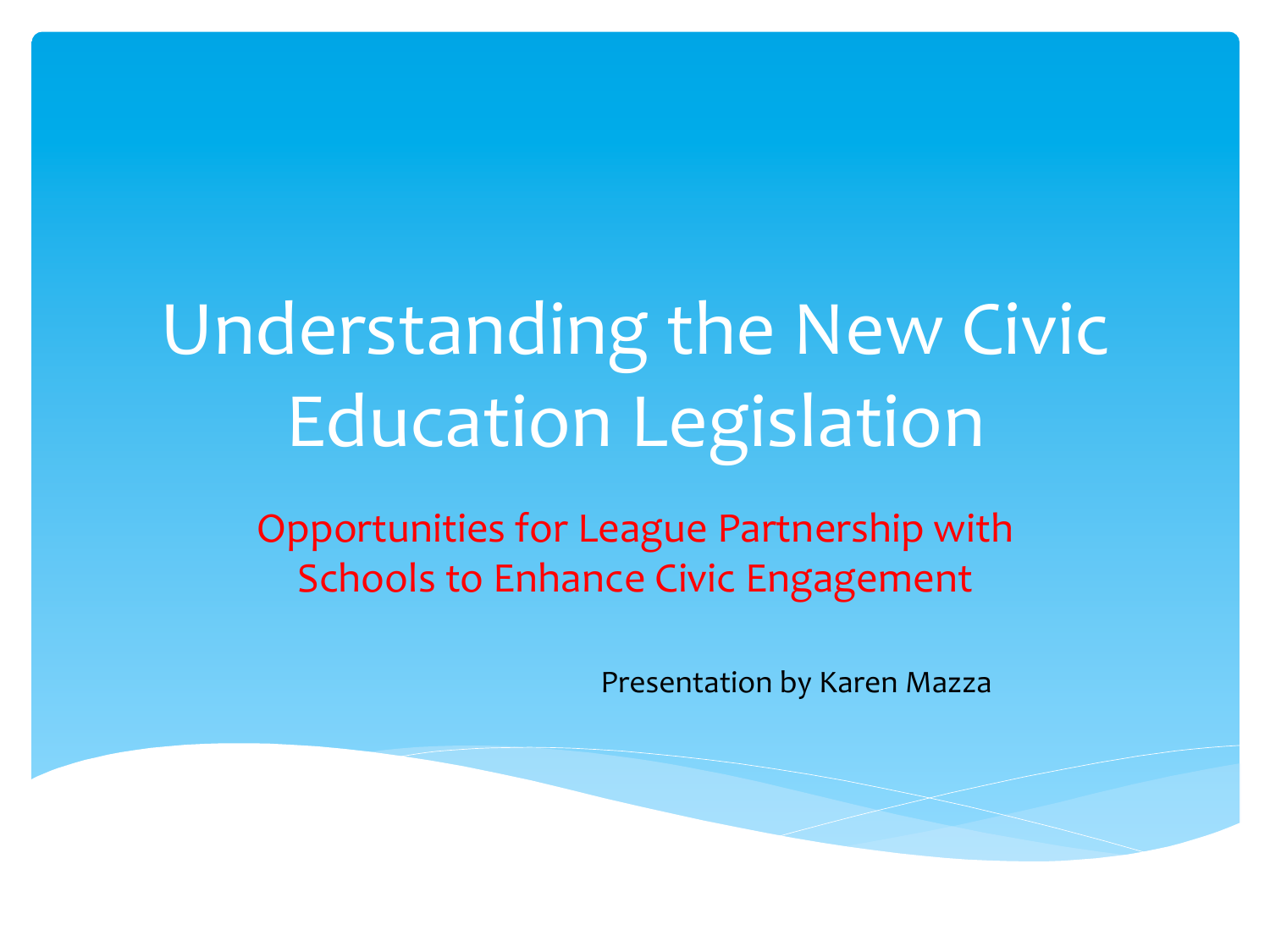# GOOD NEWS: CIVIC EDUCATION IS BACK!

- \* 2018 History and Social Science Curriculum Framework
- \* Chapter 296 of the Acts of 2018 An Act To Promote and Enhance Civic Engagement
- \* Common underlying perspective: Action Civics
- \* Teach students content knowledge of civics but also teach them the skills of civic engagement.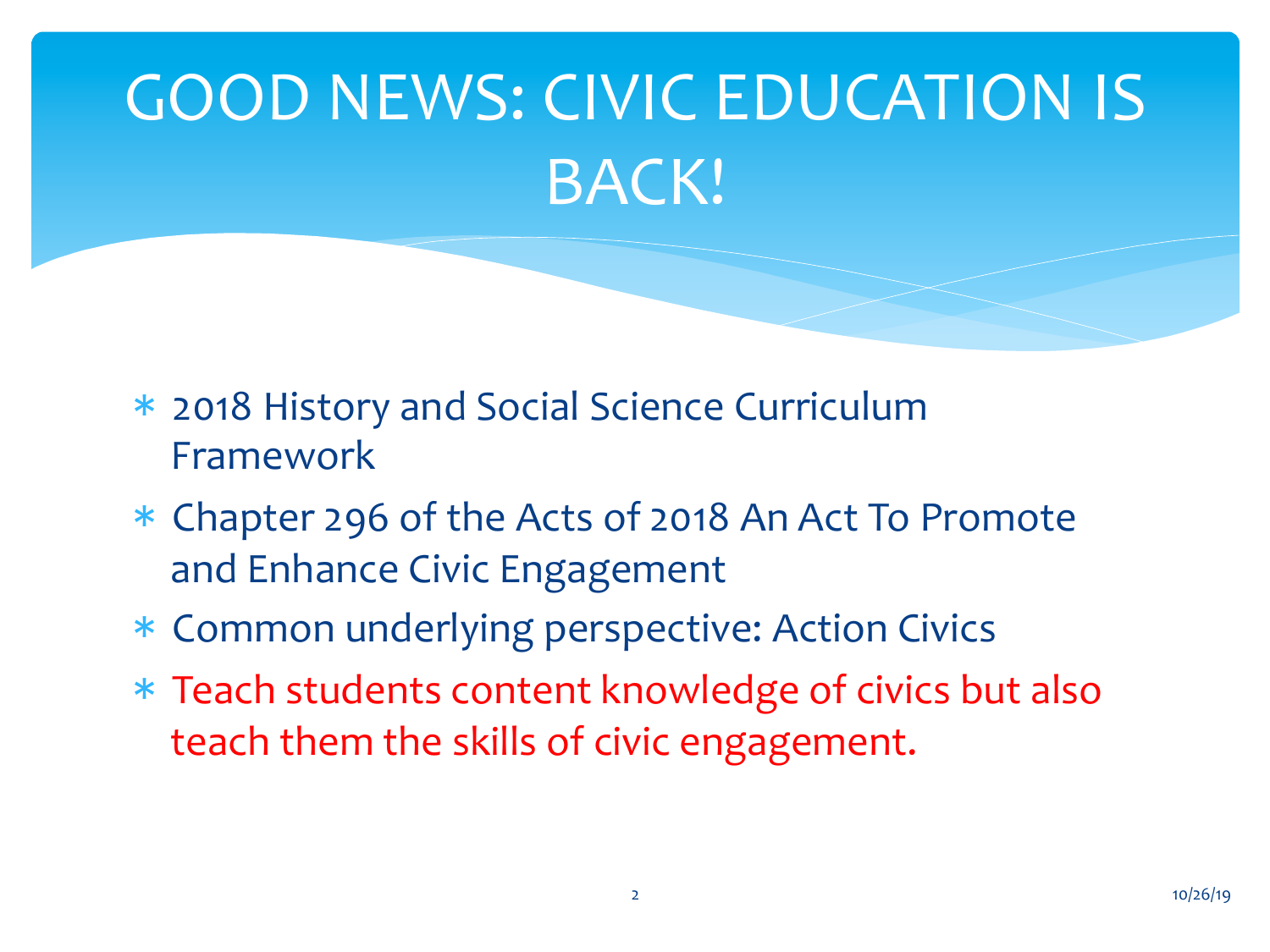### FEATURES OF CH. 296

- $*$  Grade  $8 12$  Student-led, non-partisan civics projects (2019-2020). DESE has Civics Project Guidebook.
- \* Commonwealth Civics Challenge. Showcase for Grade 8 student projects. (2022-2023)
- \* Civics Project Trust Fund (2019-2020)
- \* Promotion of youth membership on municipal boards, committees and commissions
- \* Non-partisan high school voter challenge (Student Voter Outreach Coordinators)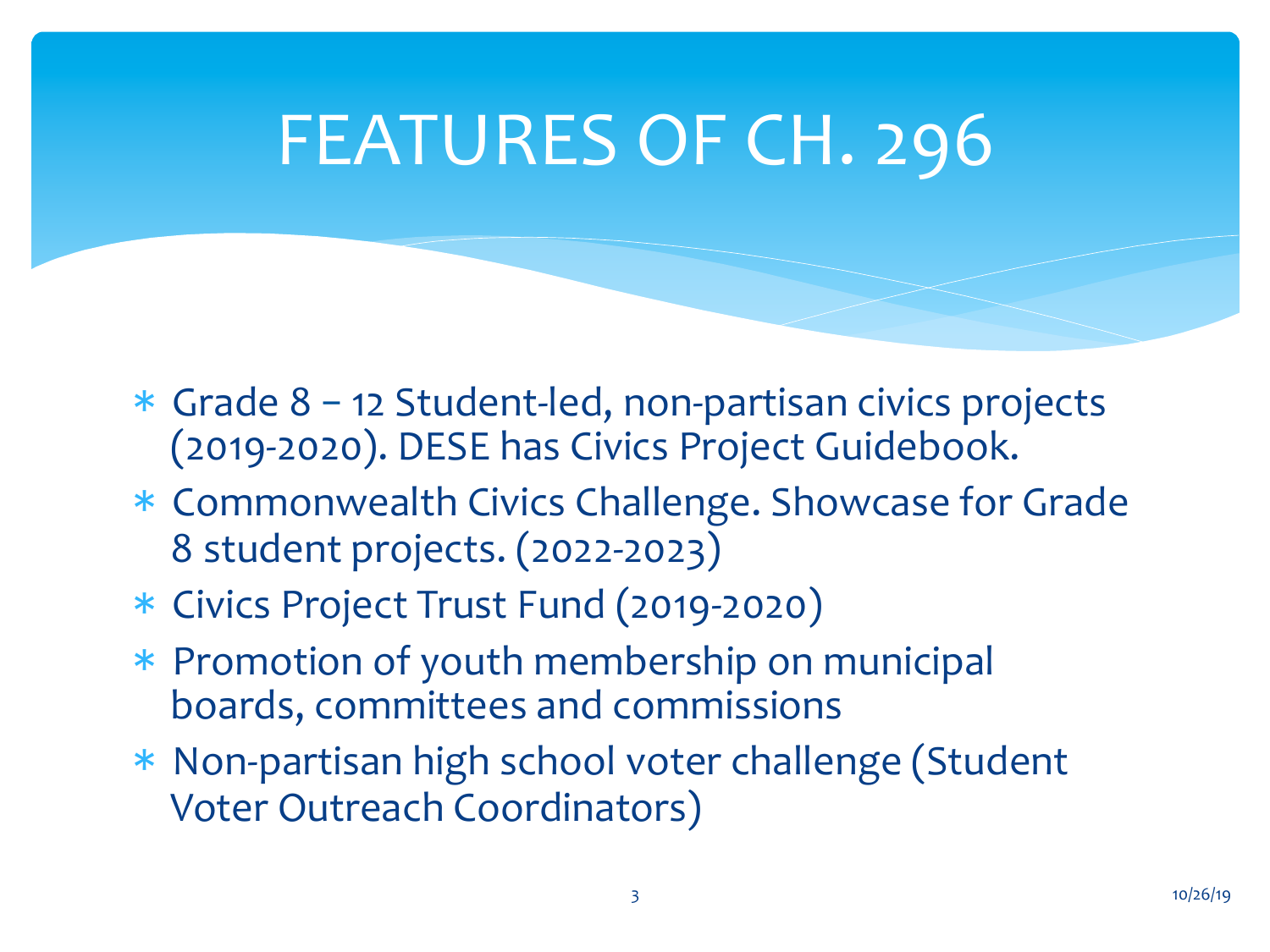## POSSIBLE PARTNERSHIP ACTIVITIES-EASY TO MORE INVOLVED

- 1. Offer to train the student voter outreach coordinators.
	- $*$  Provide them with additional helpful information related to voting. Example: How college students can vote when away from home.
	- \* Information about local elections and town meeting.
	- \* Dates and locations of local debates
	- \* Secretary of Commonwealth will be developing regulations for this high school voter challenge program.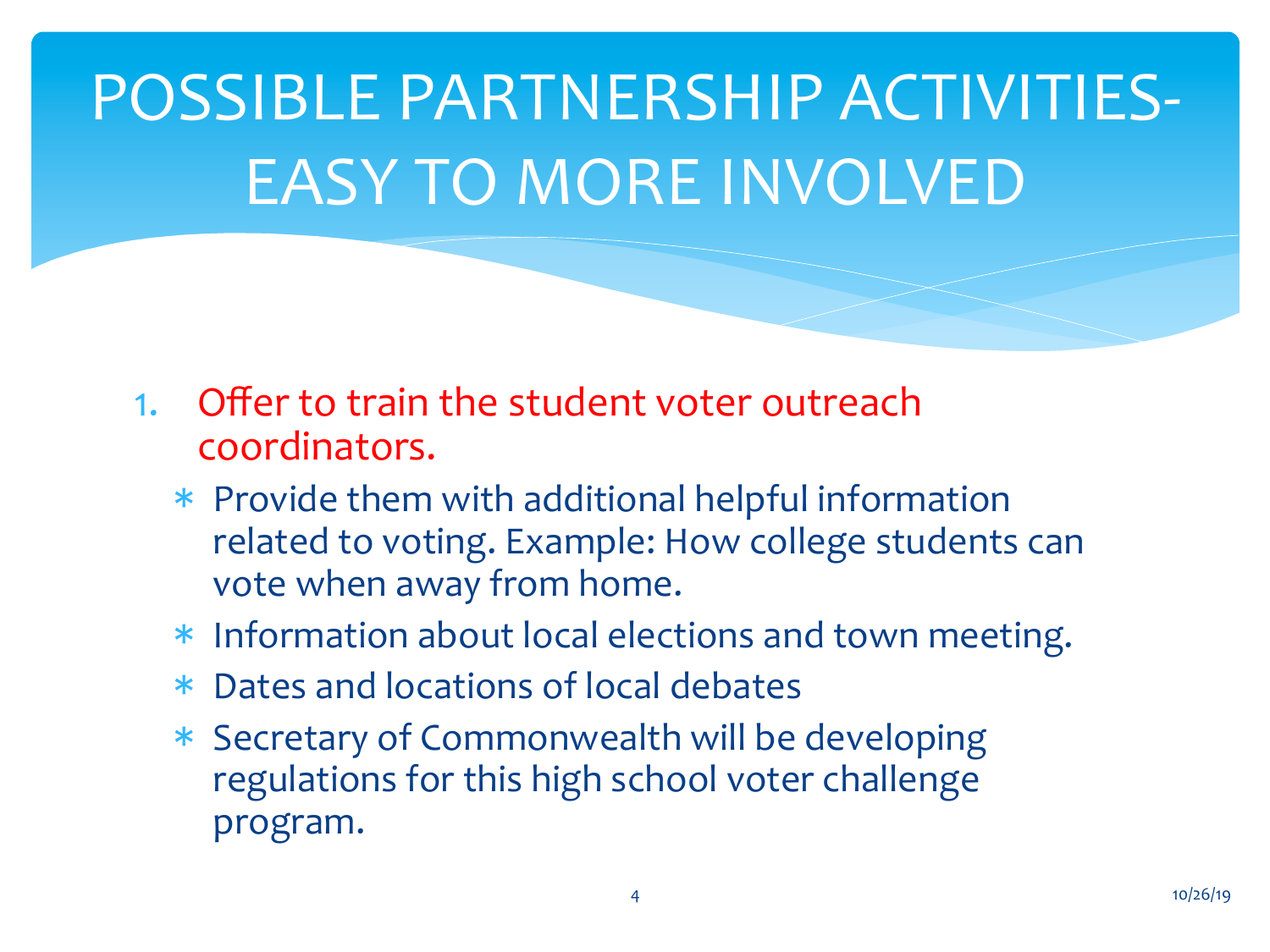#### Partnership Activities cont'd

2. Support student participation on municipal boards and committees 

 $*$  Provide materials for local boards on how to create a meaningful role for student participants. (Sec. of the Commonwealth supposed to notify them.)

- 3. Create a resource directory of community/ government organizations that can be used to help students identify helpful research contacts for their student-led non-partisan civics projects.
	- \* Organize by community issue.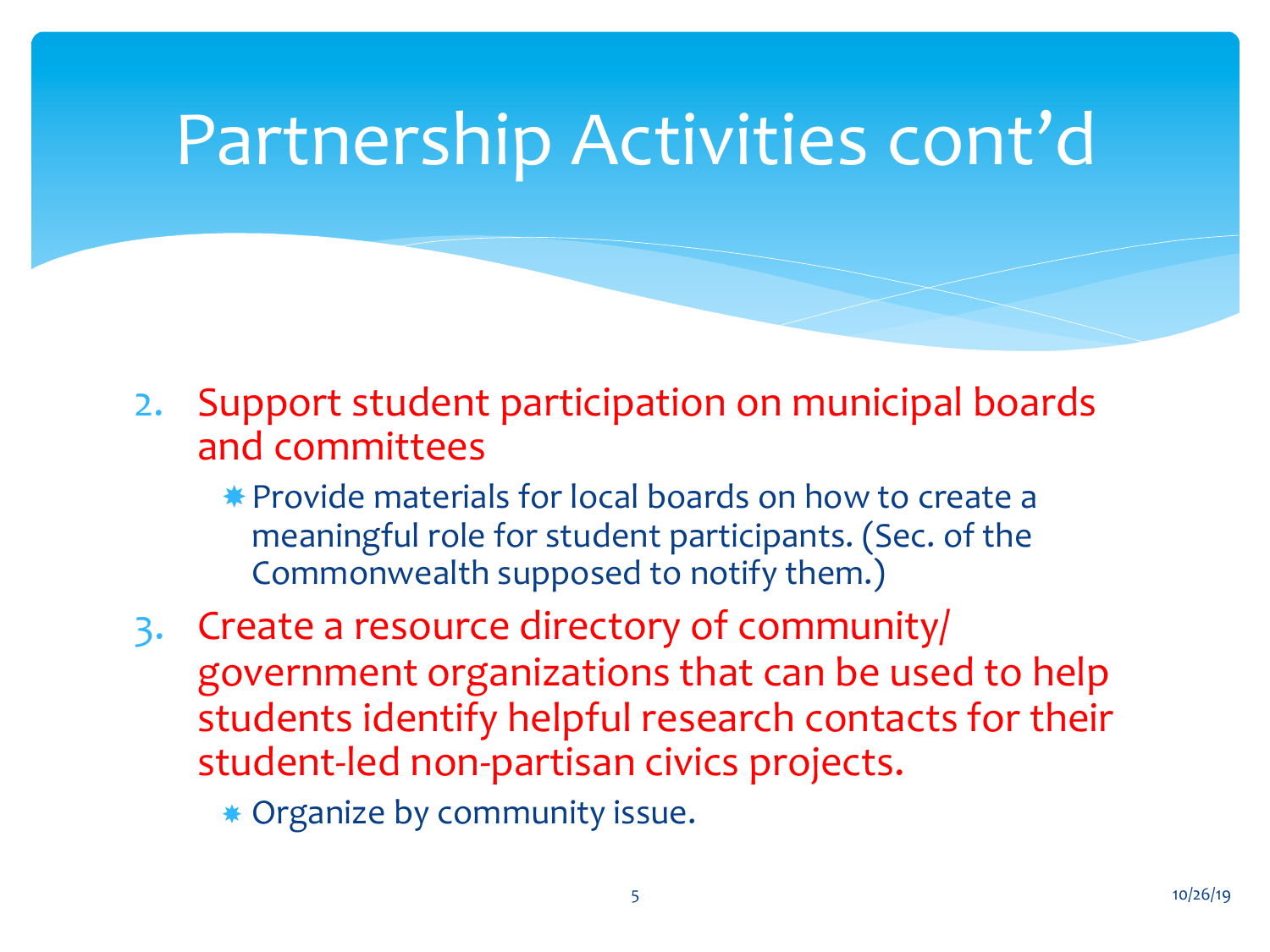#### Partnership Activities cont'd

2. Support student participation on municipal boards and committees 

 $*$  Provide materials for local boards on how to create a meaningful role for student participants. (Sec. of the Commonwealth supposed to notify them.)

- 3. Create a resource directory of community/ government organizations that can be used to help students identify helpful research contacts for their student-led non-partisan civics projects.
	- \* Organize by community issue.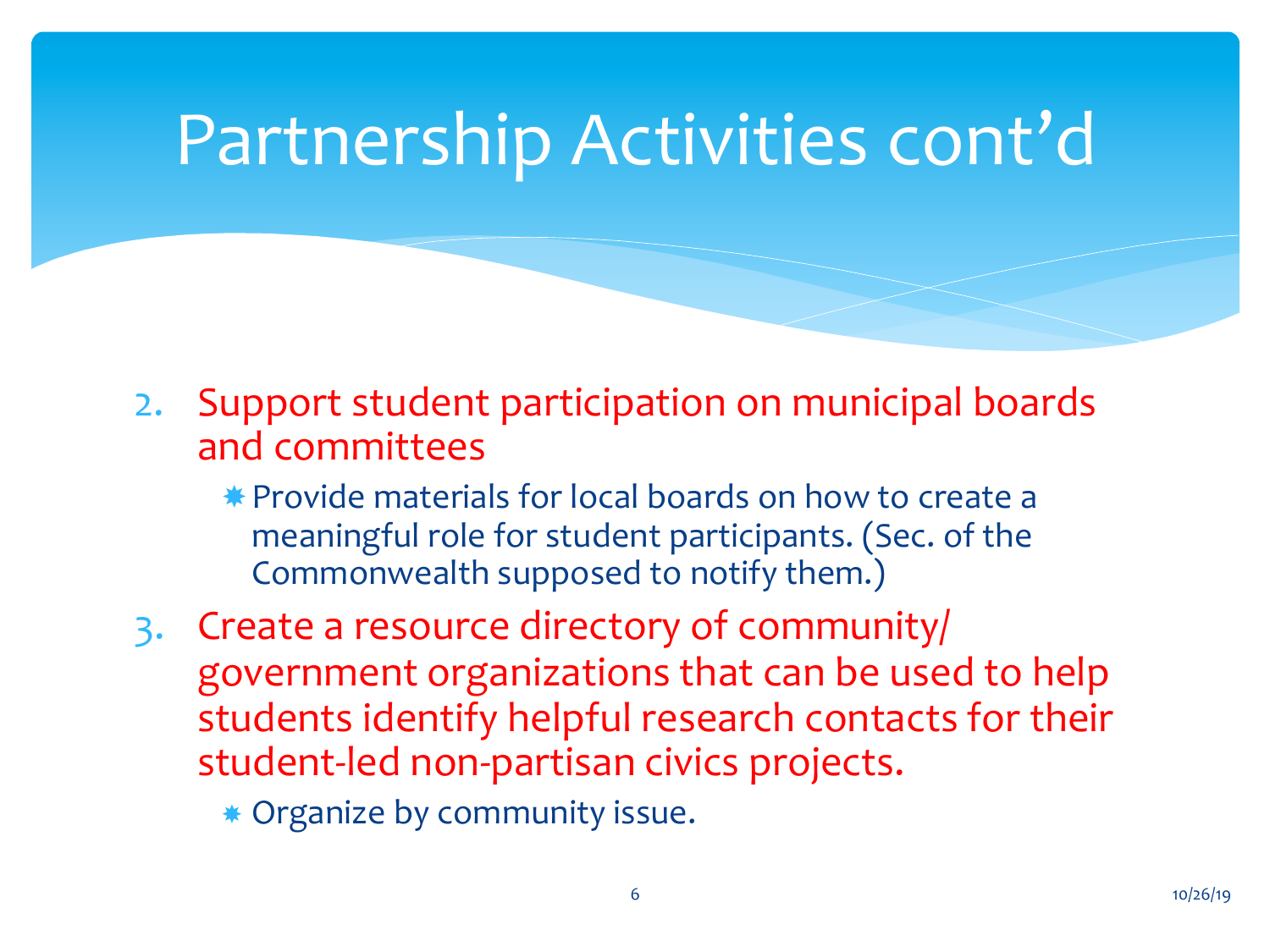Partnership Activities cont'd - A little more involved

- 4. Support local showcases for student-led civics projects.
	- \* It could be as simple as lining up an interested audience of civic-minded adults, parents and other students for a student civics fair.
	- $*$  It could be more involved by following a model like that created by Generation Citizen and having judges for the showcase.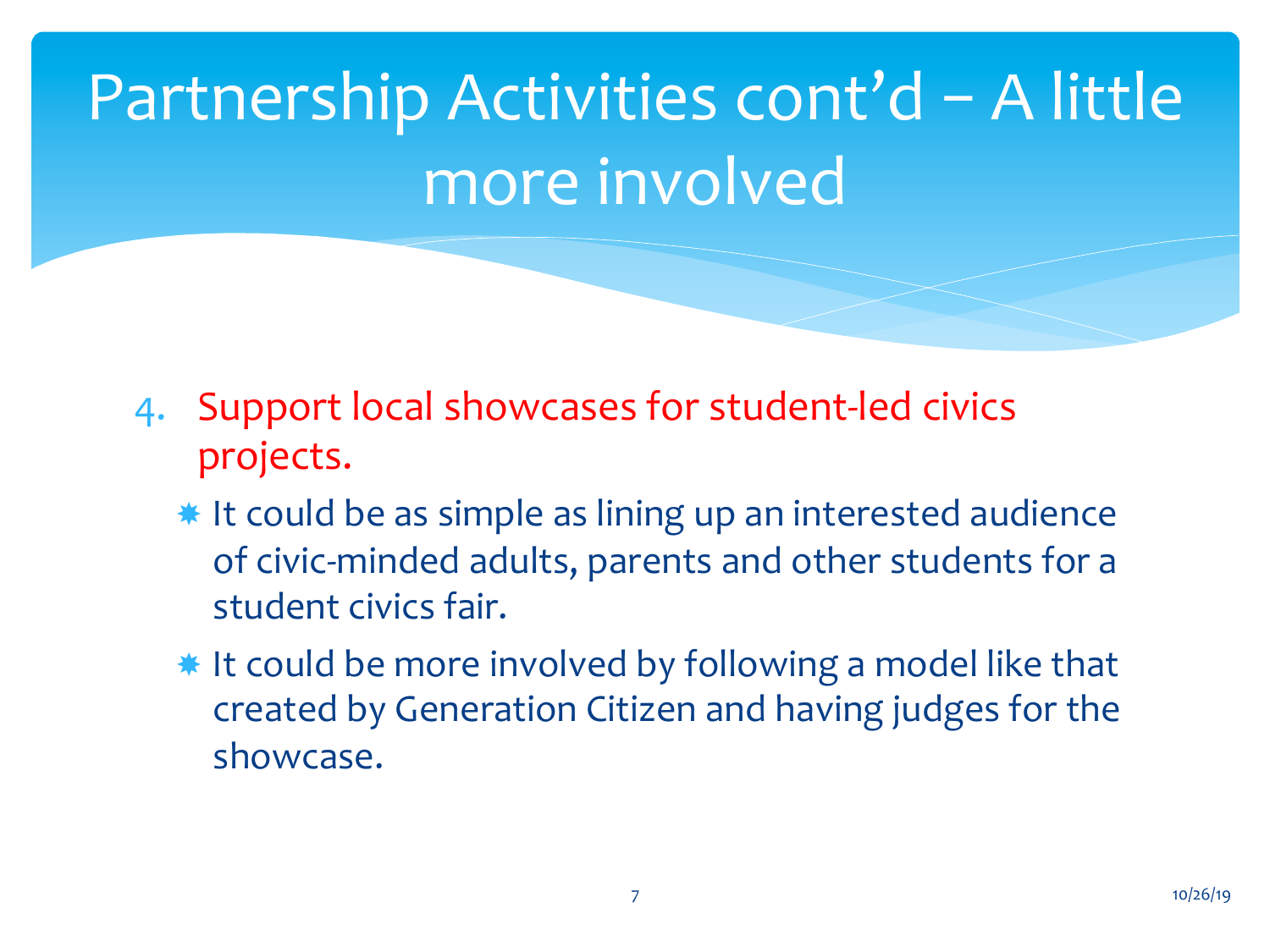## PARTNERSHIP ACTIVITIES - VERY INVOLVED

- 5. If schools desire  $-$  get trained to be an intergenerational coach to assist students with their student-led civics projects. (Generation Citizen curriculum)
- 6. Offer schools the opportunity to have students co-plan a forum on an issue of importance to the students. (May work best in conjunction with an after school club, like Debate Club or a civics issue club. Curriculum intrusion and scheduling are practical issues for this option.)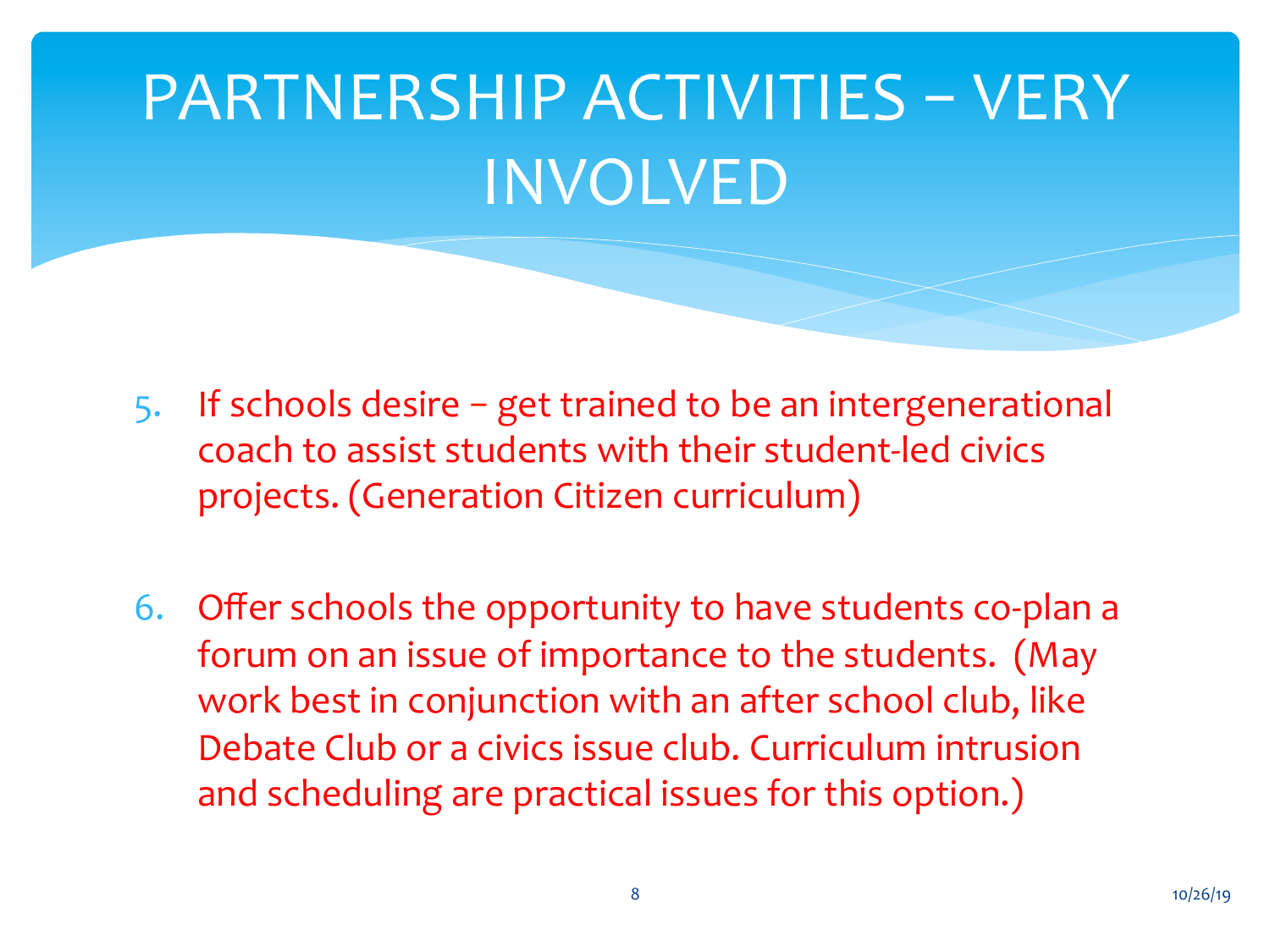## PARTNERSHIP ACTIVITIES - VERY INVOLVED

- 7. Offer a grant program to support action civics curriculum projects.
	- \* The LWVCCA model has been to do this in partnership with the Cape Cod Foundation.
	- \* We worked our way up to this, starting with networking and relationship building.
	- \* Planning to discontinue at this time with beginning of state Civics Trust Fund.